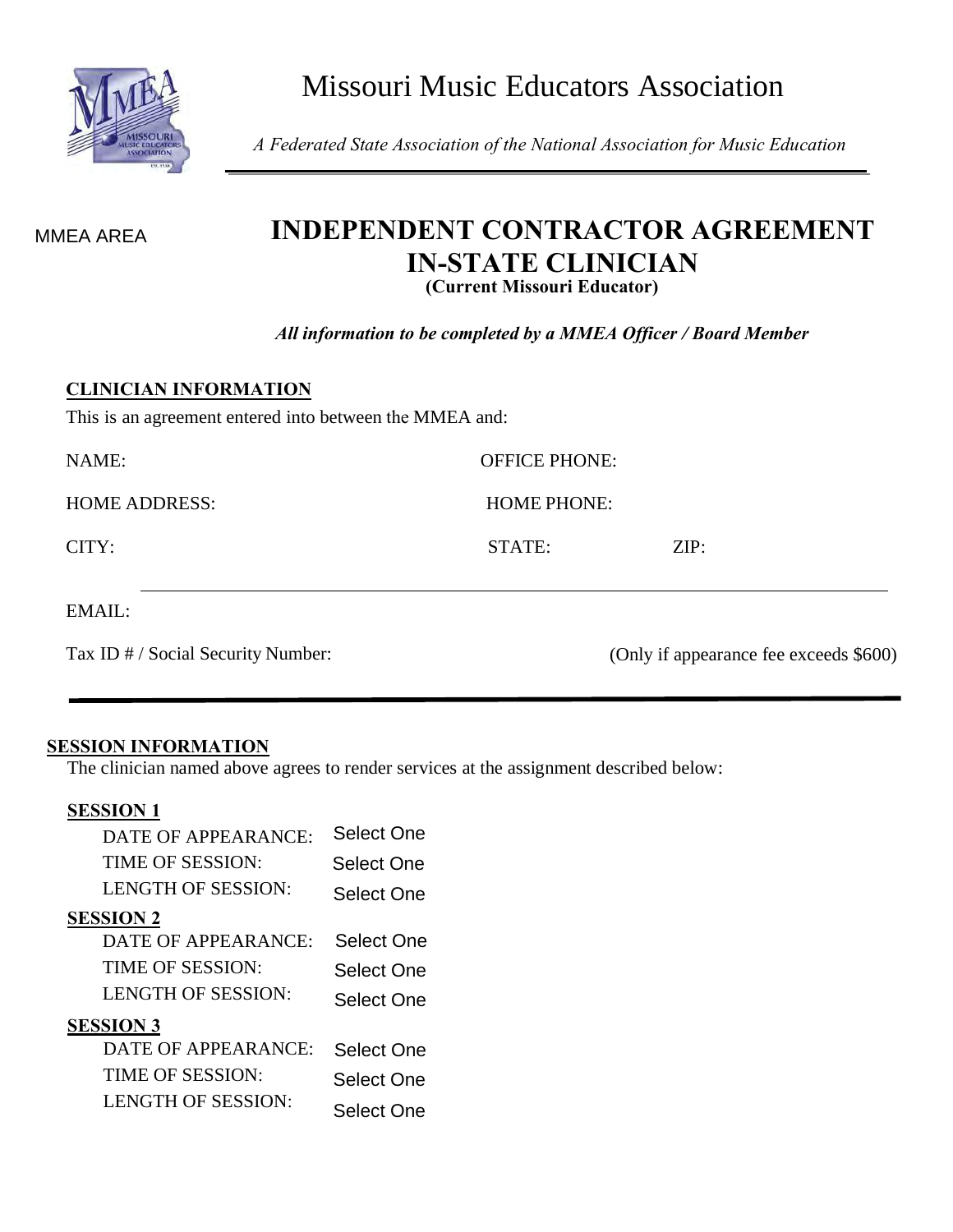

MMEA AREA

## **INDEPENDENT CONTRACTOR AGREEMENT IN-STATE CLINICIAN**

**(Current Missouri Educator)**

**Name of Clinician:** 

## **TERMS OF AGREEMENT**

### **Sponsorship**

\*Any sponsorship for in-state Missouri educators presenting at a MMEA conference shall be arranged independently with the sponsor and the presenter.

\* Sponsorship of session materials may be acquired by the presenter and/or MMEA board member. Such sponsorship may be recognized in MMEA conference publications.

Sponsor Name: Sponsor Email: Description of Sponsorship:

## **MMEA REIMBURSED EXPENSES**

MMEA agrees to pay the following expenses in accordance with MMEA Conference Reimbursement Policy:

Conference Fee \$ 65.00

\*MMEA does not reimburse and/or provide appearance fee, transportation, lodging, or meals for in-state Missouri educators serving as session presenters at MMEA conference.

### **CLINIC PROMOTION**

*MMEA requests that each clinician/presenter record and submit a 15-30 second video promotion for their presentation/s by December 15, 2022.*

### **CLINIC HANDOUTS**

*MMEA requires that a PDF of all handouts to be presented in clinic sessions be submitted through the MMEA Website by January 5, 2023.*